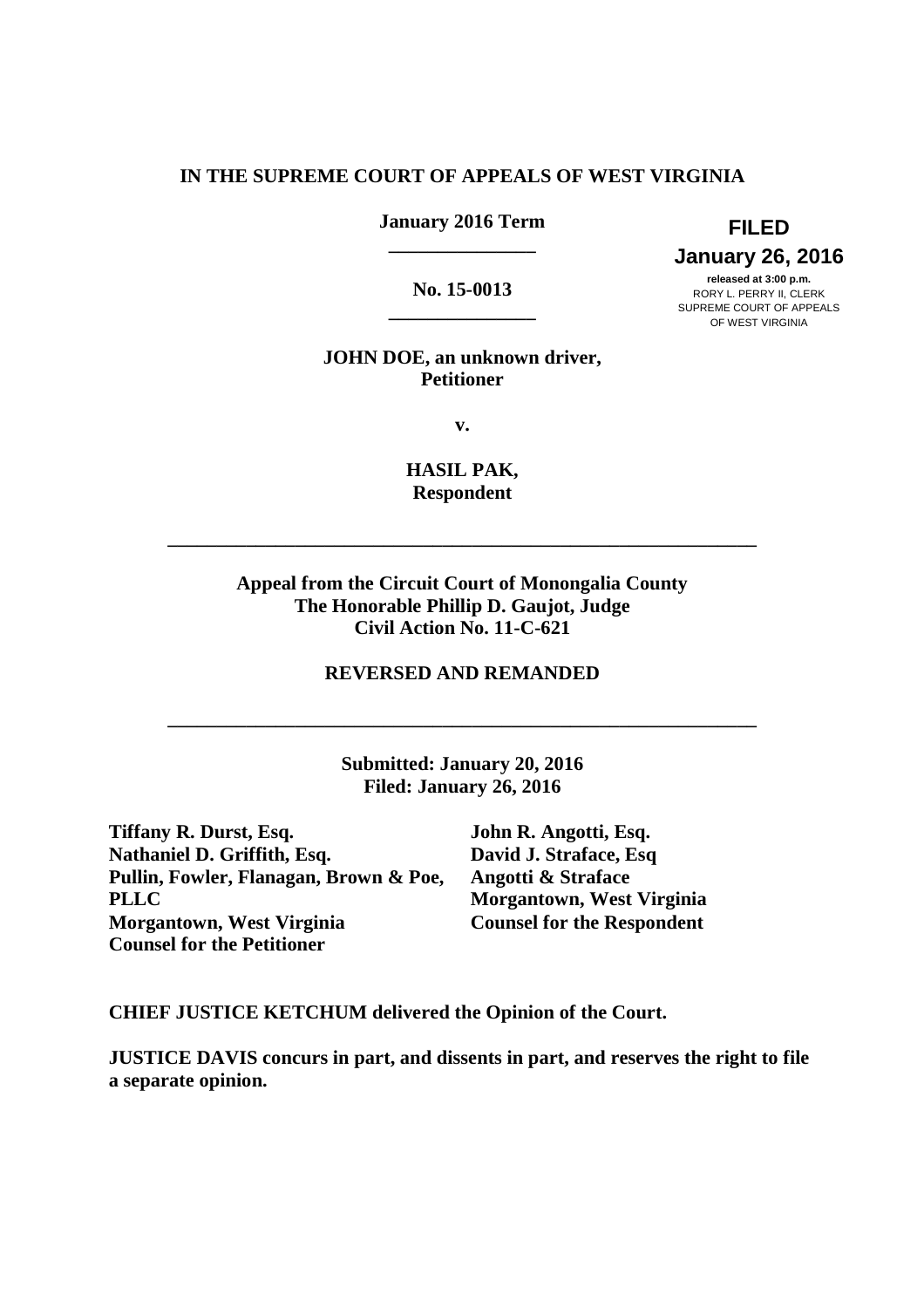### **SYLLABUS BY THE COURT**

 $1.$  damages for one wrong or injury. Double recovery of damages is not permitted; the law does not permit double satisfaction for a single injury." Syl. Pt. 7, in part, *Harless v. First Nat'l Bank*, 169 W.Va. 673, 289 S.E.2d 692 (1982). "It is generally recognized that there can be only one recovery of

 $2.$  condition that the advance payment will be credited against a future judgment or determination of damages, the damages recovered by the claimant on a subsequent judgment shall be reduced by the amount of the advance payment. When an insurer makes an advance payment to a tort-claimant upon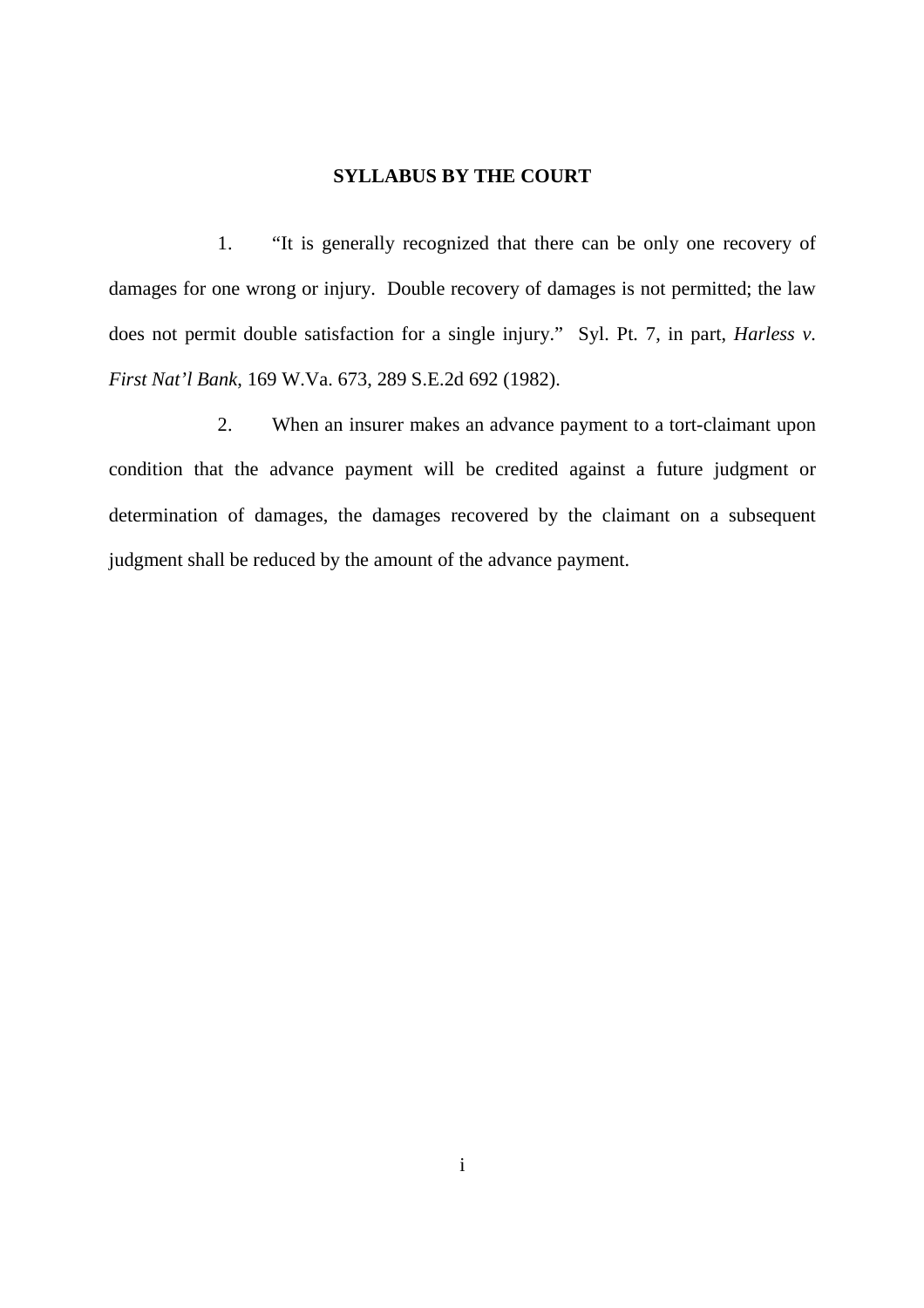### **Chief Justice Ketchum:**

-

 The respondent, Ms. Hasil Pak, was injured in a car wreck caused by an unknown, hit-and-run driver. Ms. Pak filed an uninsured motorist suit against the unknown driver, "John Doe," seeking damages for her injuries. Her uninsured motorists' insurance carrier was the petitioner, State Farm, who defended the lawsuit.<sup>1</sup>

 Before trial, State Farm advanced Ms. Pak \$30,628.15, on her damages. After a jury returned a verdict for Ms. Pak, the Circuit Court of Monongalia County entered a judgment order on December 4, 2014, refusing State Farm any credit against the final judgment for the advance payment.

 State Farm now appeals the circuit court's order asserting that the court erred in refusing to credit the advance payment against the final judgment. State Farm also alleges that the circuit court erred in calculating prejudgment interest.

 Upon review, we agree that the circuit court erred when it refused to credit State Farm's advance payment against the final judgment. The circuit court also erred in calculating prejudgment interest. We reverse the circuit court's December 4, 2014, judgment order and remand this case for proceedings consistent with this opinion.

<sup>&</sup>lt;sup>1</sup> West Virginia Code § 33-6-31(c) [2015] provides that: "[a] motor vehicle shall be deemed to be uninsured if the owner or operator thereof be unknown[.]" Accordingly, an action for damages "may be instituted against the unknown defendant as 'John Doe[.]'" W.VA. CODE § 33-6-31(e)(3) [2015]. The action is served on the plaintiff's uninsured motorists' insurance carrier "as though such insurance company were a party defendant. The insurance company has the right to file pleadings and take other action allowable by law in the name of John Doe." *Id*.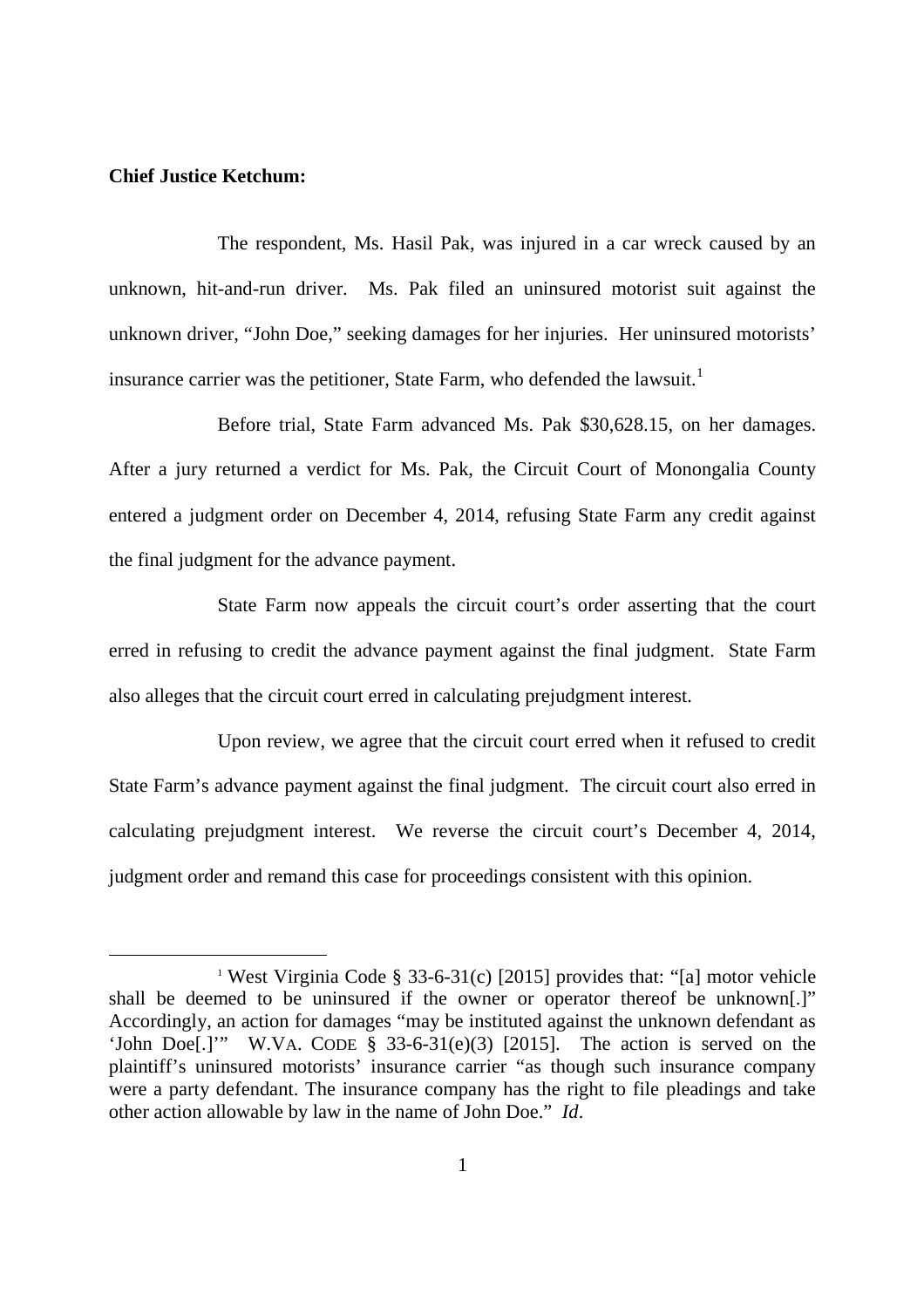### **FACTUAL AND PROCEDURAL BACKGROUND I.**

 On November 23, 2009, Ms. Pak was involved in a car wreck when an unknown, hit-and-run driver allegedly crossed into her lane while traveling in the opposite direction and hit her car. Ms. Pak was physically injured, and she claims her injuries kept her from, *inter alia*, performing her housework. An expert testified as to the value of the housework that she was unable to perform. However, she did not claim she paid, or incurred an obligation to pay, for help with her housework.

 Ms. Pak had a motor vehicle insurance policy from State Farm. Pursuant to the medical payments coverage of this policy, State Farm paid \$25,000.00 for Ms. Pak's medical bills.

 Additionally, Ms. Pak had coverage for uninsured motorists with a limit of \$100,000.00 for personal injuries. Pursuant to the uninsured motorists' coverage, State Farm offered to settle Ms. Pak's case for \$30,628.15. Ms. Pak refused the offer.

 Ms. Pak filed a complaint against the unknown (and therefore uninsured) "John Doe" in the circuit court and served State Farm with the complaint to recover damages from her uninsured motorists' coverage. Prior to trial, State Farm offered to pay Ms. Pak \$30,628.15 as an advance payment toward any subsequent judgment.<sup>2</sup> Pursuant to this offer, State Farm sent the following letter to Ms. Pak's counsel on June 29, 2012:

<sup>&</sup>lt;sup>2</sup> "The term 'advance payment' refers to the 'laudable practice' of expediting relief to an injured party by making payment prior to, and in anticipation of, a future settlement or judgment." 47 AM. JUR. 2d *Judgments* § 822 (2015) (footnote omitted). omitted).<br>2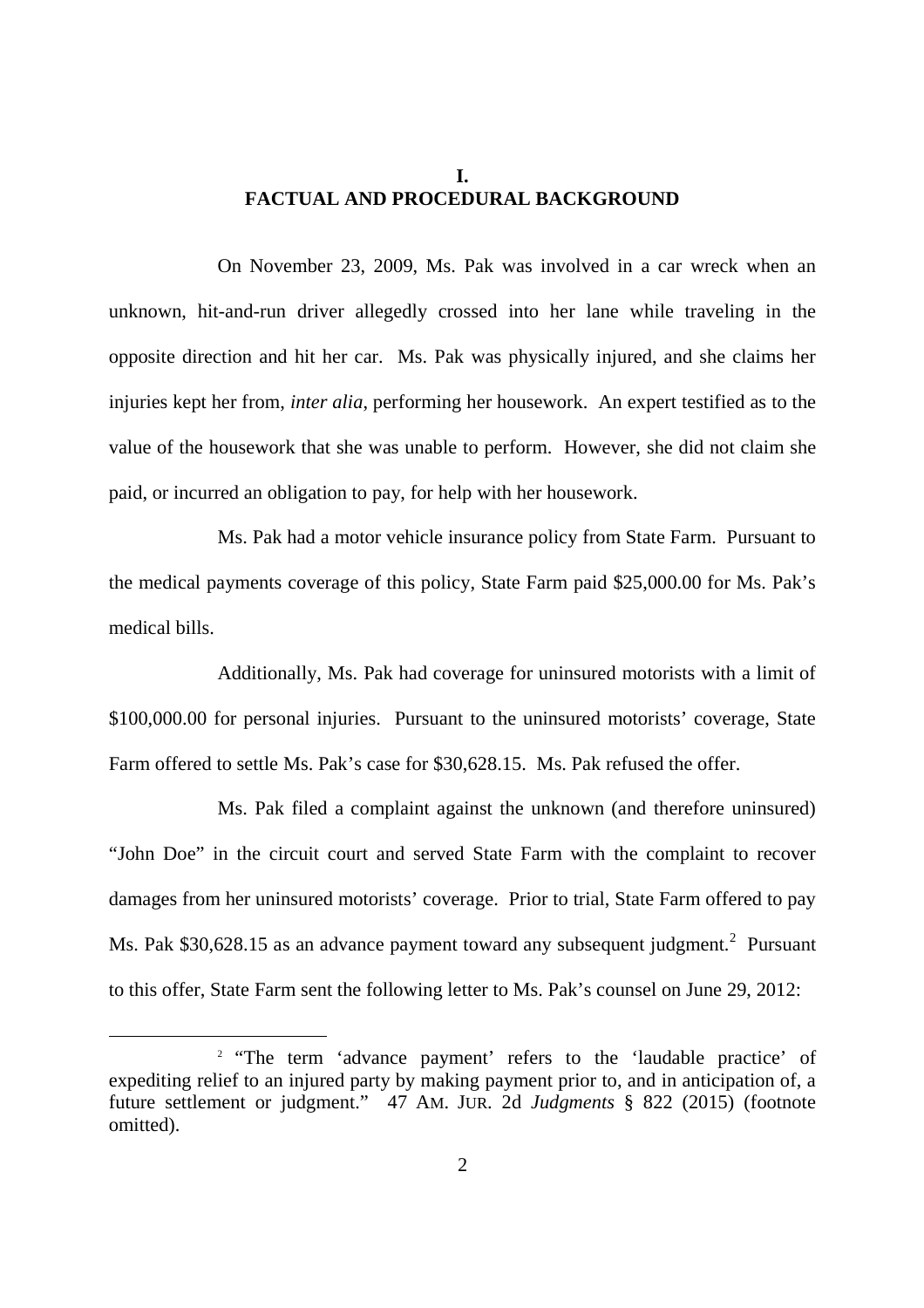Your client's current demand is \$100,000.00; which is the policy limit. At this time, it appears we have reached an impasse. I am enclosing our payment for the amount of the initial offer since our last evaluation. The initial offer was  $$30,628.15...$ 

 *This payment will also be credited against any final determination of damages.* 

 This payment should be considered an advance without prejudicing your client's right to receive a higher amount in the future through continued negotiations. . . . This offer or your acceptance thereof, does not waive any defenses, we may have now or in the future, under the policy.

(Emphasis added). Ms. Pak's counsel negotiated State Farm's check.

 State Farm and Ms. Pak continued to disagree on the extent of her damages, and the case went to trial in September 2013. The jury returned a verdict of \$101,000.00, exclusive of prejudgment interest, which included the following: \$25,000.00 for medical expenses; \$30,000.00 for loss of earning capacity; \$10,000.00 for loss of household services to date; \$6,000.00 for pain, suffering, mental anguish, and loss of enjoyment of life to date; and \$30,000.00 for pain, suffering, mental anguish, and loss of enjoyment of life to be incurred in the future. The circuit court reduced the \$101,000.00 verdict to \$70,700.00 because the jury found Ms. Pak to be 30% at fault in the car wreck.

 Ms. Pak submitted a proposed final order that did not credit State Farm for its payment of \$25,000.00 on its medical payments coverage or its \$30,628.15 advance payment on its uninsured motorists' coverage. State Farm objected to the proposed order on two grounds: (1) the judgment should be reduced by these payments and prejudgment interest should not accrue on them; and (2) prejudgment interest should not accrue on the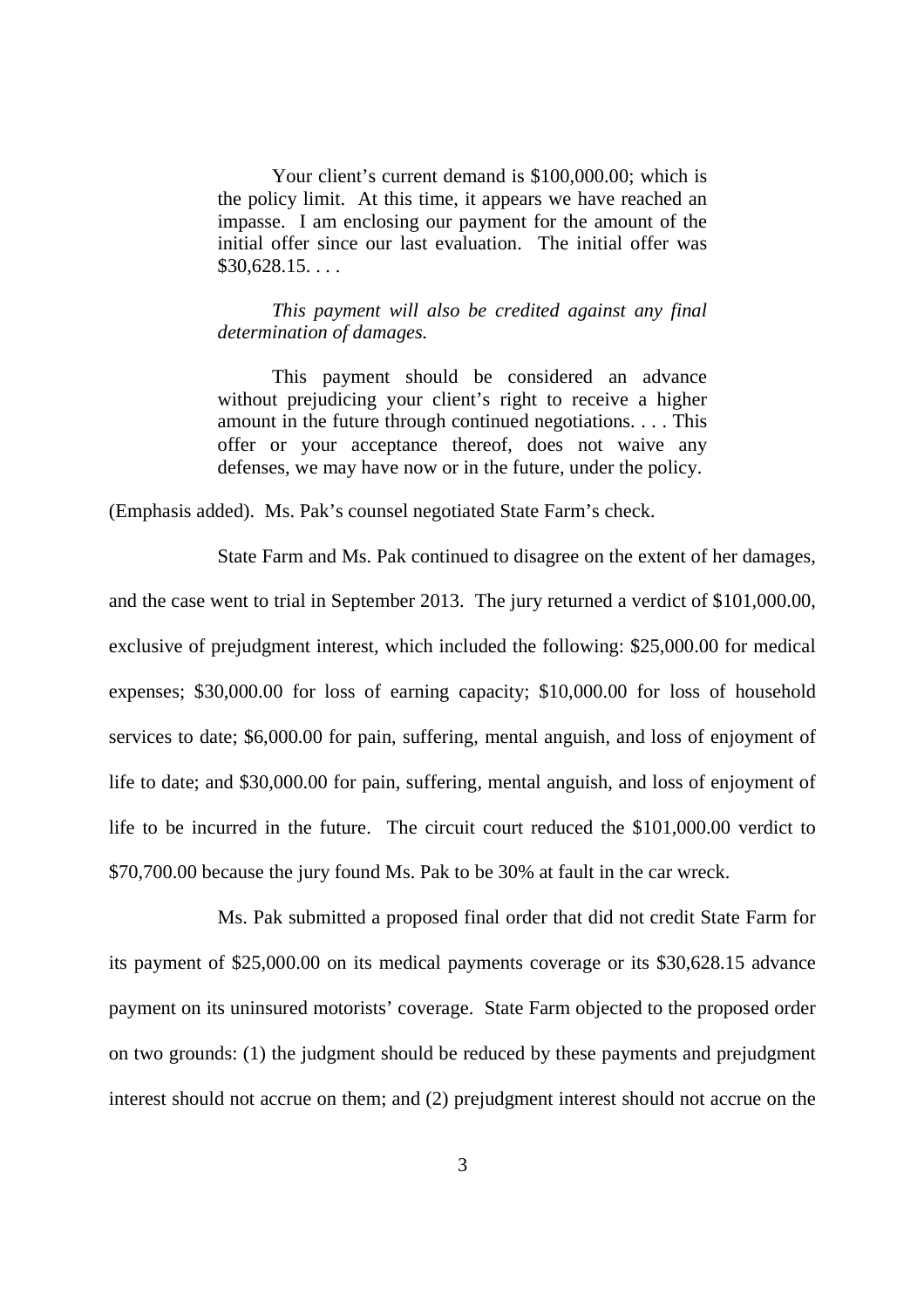damages awarded for "loss of household services" because she did not expend money, or incur any financial obligation, for those services.

 On May 14, 2014, the circuit court entered an order ruling on State Farm's objections. In its order, the circuit court found that Ms. Pak's judgment should be reduced by State Farm's \$25,000.00 payment on its medical payments coverage for Ms. Pak's medical bills, and thus, prejudgment interest should not accrue on that amount.<sup>3</sup> However, the circuit court refused to credit State Farm for its \$30,628.15 advance payment or omit that amount from the calculation of prejudgment interest. As to this advance payment, the circuit court concluded that: "this amount was gratuitously paid by State Farm . . . this payment could very well be found to constitute a gift[.]"

 State Farm filed a motion to alter or amend the circuit court's May 14, 2014, order. In its motion, State Farm contended the circuit court erred by refusing to credit it for the \$30,628.15 advance payment and incorrectly calculated prejudgment interest. The circuit court denied State Farm's motion, and on October 3, 2014, it entered a judgment order which failed to credit State Farm for any of the earlier payments, including the \$25,000.00 payment under its medical payments coverage or the \$30,628.15 advance payment on its uninsured motorists' coverage.

 $\overline{a}$ 

<sup>&</sup>lt;sup>3</sup> A "non-duplication" of benefits provision in an underinsured motorists' policy permits an insurer to reduce the insured's damages by amounts received under medical payments coverage. *State Farm Mut. Auto. Ins. Co. v. Schatken*, 230 W.Va. 201, 737 S.E.2d 229 (2012). *But see, Schatken*, 230 W.Va. at 212, 737 S.E.2d at 240 (Ketchum, C.J., dissenting) (The non-duplication of benefits provision is contrary to the plain language of West Virginia's uninsured motorists' statute).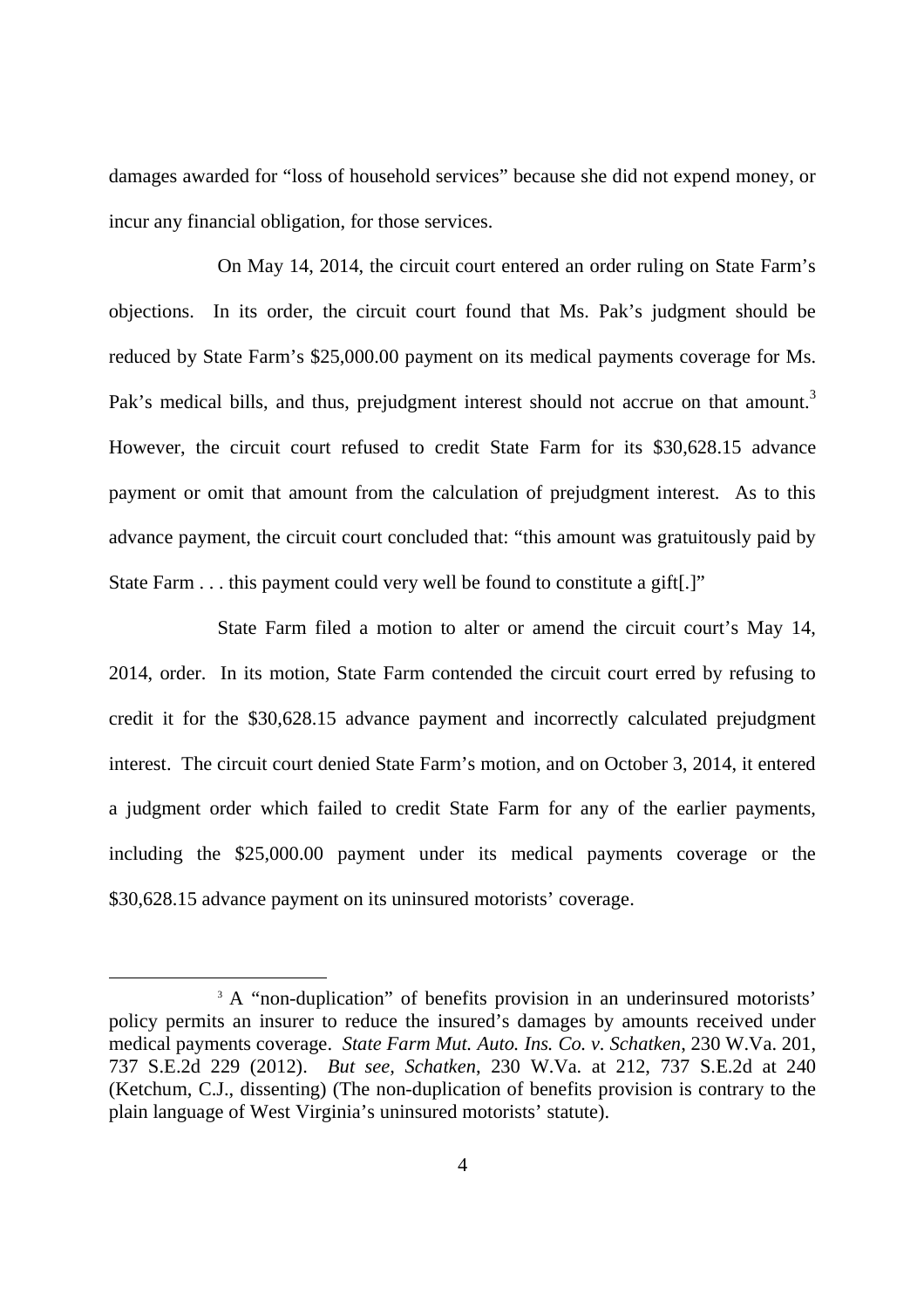State Farm then filed a second motion to alter or amend, this time as to the circuit court's October 3, 2014, judgment order. On December 4, 2014, the circuit court entered the amended judgment order that is the basis for this appeal. In this order, the circuit court credited State Farm for its \$25,000.00 payment under Ms. Pak's medical payments coverage and ruled that prejudgment interest did not accrue on that amount. However, the circuit court ruled again that State Farm's \$30,628.15 advance payment was likely a "gift." Therefore, the circuit court gave State Farm no credit for this advance payment, and it was included in the calculation of prejudgment interest. In addition, prejudgment interest was calculated on the \$10,000.00 awarded for "loss of household services" even though Ms. Pak made no out-of-pocket expenditures to have someone else perform her housework. State Farm now appeals the circuit court's December 4, 2014, judgment order to this Court.

## **STANDARD OF REVIEW II.**

 State Farm requests that we review the circuit court's denial of its motion to alter or amend judgment. We have held: "The standard of review applicable to an appeal from a motion to alter or amend a judgment, made pursuant to W.VA. R. CIV. P. 59(e), is the same standard that would apply to the underlying judgment upon which the motion is based and from which the appeal to this Court is filed." Syl. Pt. 1, *Wickland v. Am. Travellers Life Ins. Co.*, 204 W.Va. 430, 513 S.E.2d 657 (1998).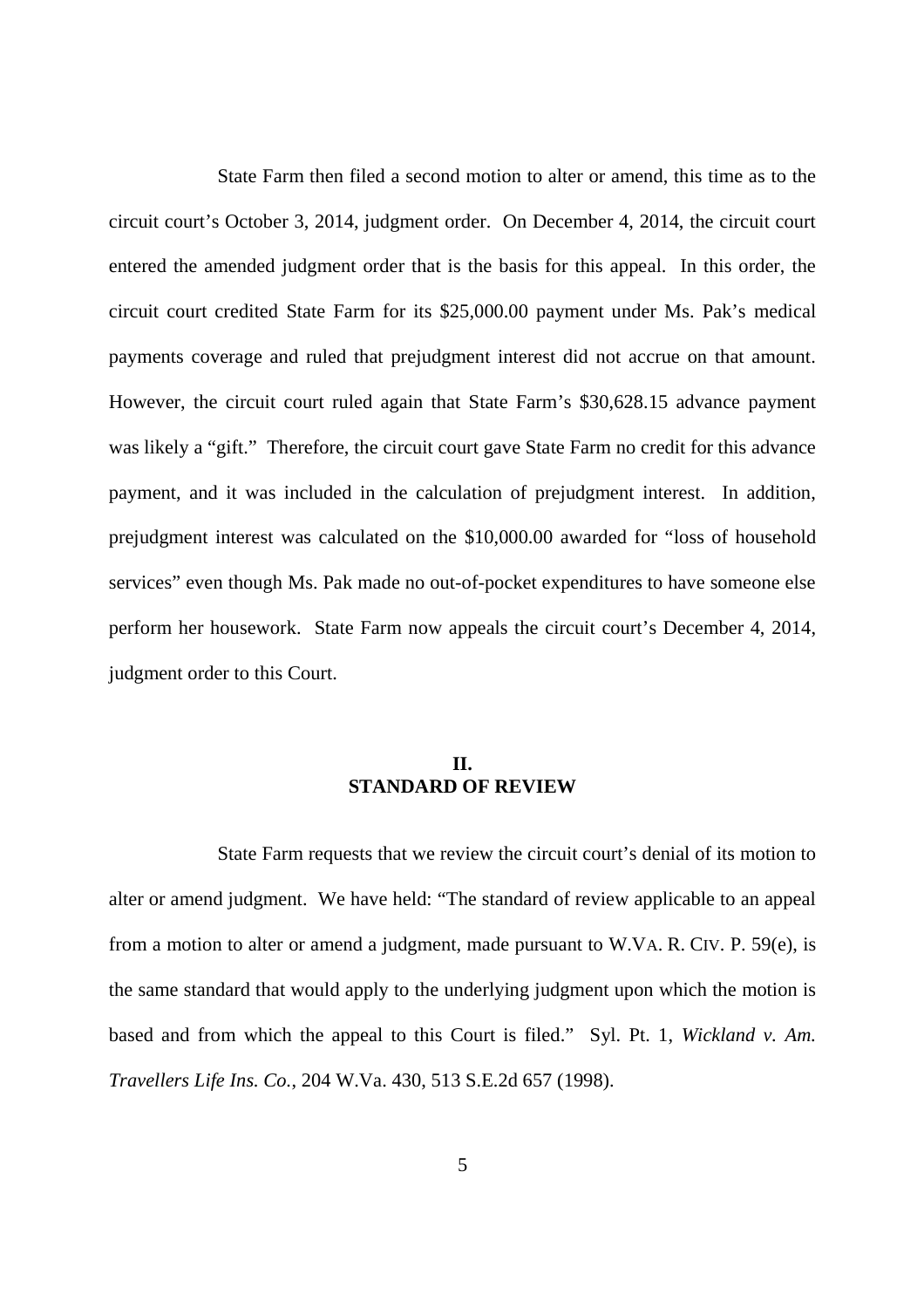Accordingly, "We review the final order and the ultimate disposition under an abuse of discretion standard, and we review the circuit court's underlying factual findings under a clearly erroneous standard. Questions of law are subject to a *de novo*  review." Syl. Pt. 2, in part, *Walker v. W.Va. Ethics Comm'n*, 201 W.Va. 108, 492 S.E.2d 167 (1997). To the extent this appeal is based on the calculation of prejudgment interest, it is subject to de novo review. *State Farm Mut. Auto. Ins. Co. v. Rutherford*, 229 W.Va. 73, 76, 726 S.E.2d 41, 44 (2011).

### **III. ANALYSIS**

 State Farm raises three issues for appeal. First, State Farm made a \$30,628.15 advance payment under its uninsured motorists' coverage to Ms. Pak, which was accompanied by a letter stating: "This payment will also be credited against any final determination of damages." State Farm argues that the circuit court's failure to credit it for this advance payment requires it to pay Ms. Pak twice for the same damages and thus violates public policy. Second, State Farm argues the circuit court was required to deduct the \$30,628.15 advance payment before calculating prejudgment interest on Ms. Pak's judgment. Finally, State Farm asserts prejudgment interest does not accrue on the award for "loss of household services" because she did not expend funds or incur any financial obligation for household services.

### *A. State Farm's \$30,628.15 Advance Payment to Ms. Pak*

 State Farm made a \$30,628.15 advance payment to Ms. Pak before trial, which according to the accompanying letter, would "be credited against any final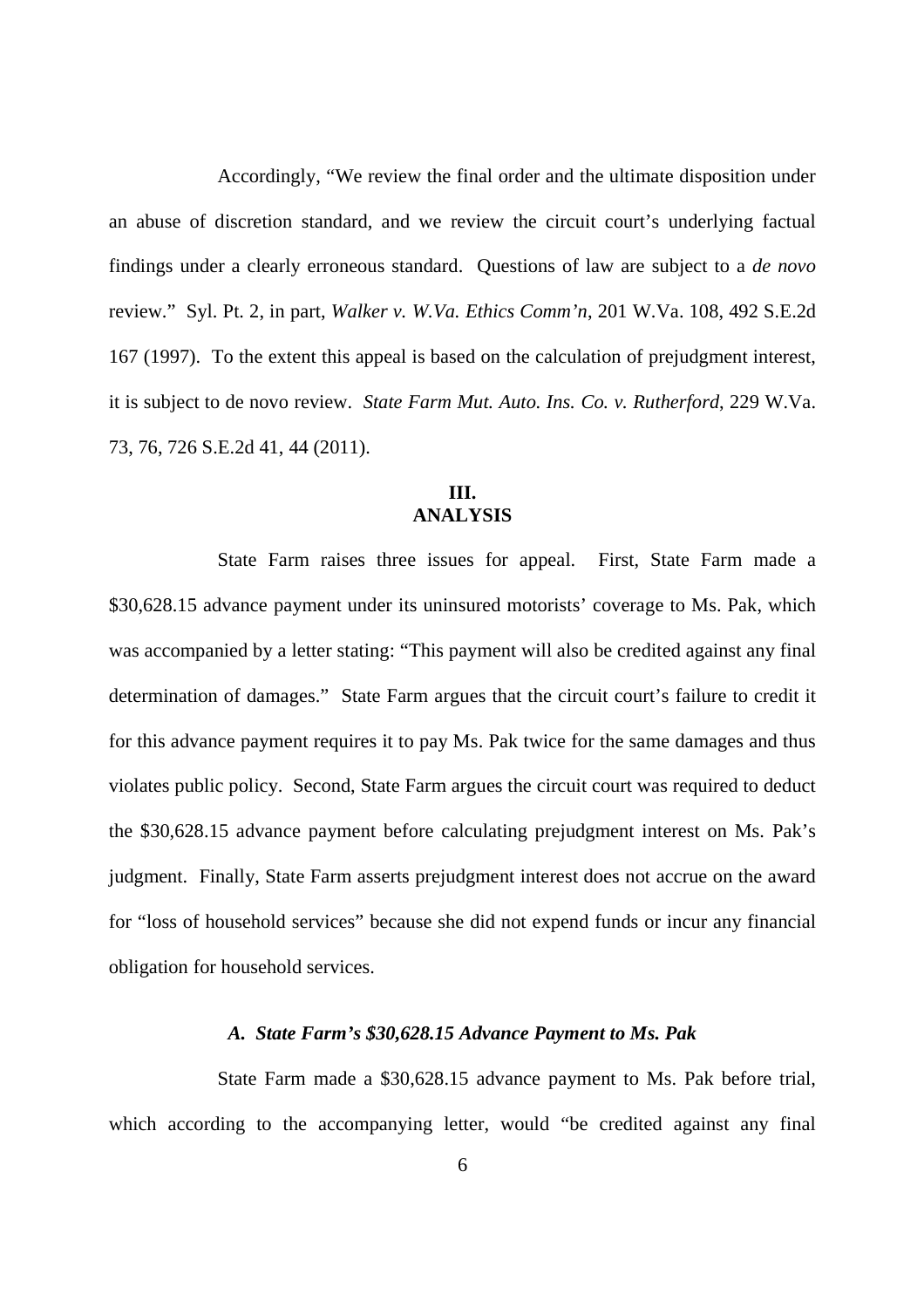determination of damages." Ms. Pak accepted this money, but now she opposes a credit for State Farm's advance payment. In essence, she wants to collect \$30,628.15 from State Farm twice for the same damages.

 State Farm argues that the circuit court allowed for a windfall for Ms. Pak by refusing credit for its advance payment. It contends that this double recovery by Ms. Pak directly contradicts West Virginia public policy. We agree.

 West Virginia law evinces a "strong public policy against the plaintiff recovering more than one complete satisfaction." *Bd. of Educ. of McDowell Cnty v. Zando, Martin & Milstead*, 182 W.Va. 597, 606, 390 S.E.2d 796, 805 (1990). "It is generally recognized that there can be only one recovery of damages for one wrong or injury. Double recovery of damages is not permitted; the law does not permit double satisfaction for a single injury." Syl. Pt. 7, in part, *Harless v. First Nat'l Bank*, 169 W.Va. 673, 289 S.E.2d 692 (1982). *See also Zando, Martin & Milstead*, 182 W.Va. at 605, 390 S.E.2d at 804 ("[T]he use of the verdict credit [for joint tortfeasors] ensures against double recovery by the plaintiff.").

 Likewise, we have recognized that the primary goal of our uninsured/underinsured motorists' statute is "full compensation, without duplicating benefits." *State Auto Mut. Ins. Co. v. Youler*, 183 W.Va. 556, 568, 396 S.E.2d 737, 749 (1990) (referencing W.VA. CODE § 33-6-31(b)). Indeed, "The goal of providing full indemnification to individuals injured by . . . inadequately insured motorists would be well served by employing setoffs so [that] they apply to avoid the duplication of benefits, rather than the reduction of liability for the insurer[.]" *Id.*, 183 W.Va. at 570, 396 S.E.2d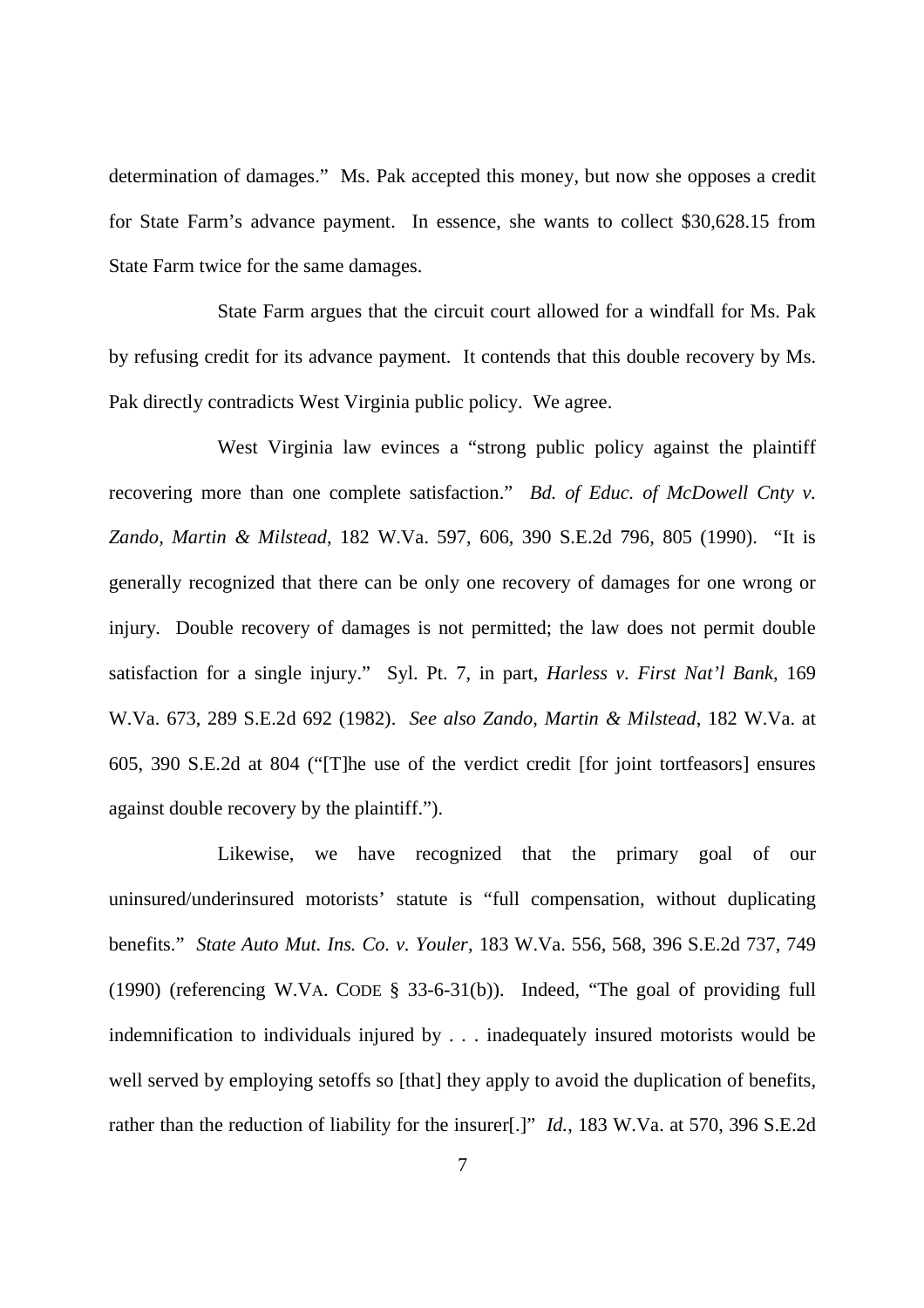at 751 (quotations and citations omitted). *See also*, Syl. Pt. 4, *State Farm Mut. Auto Ins. Co. v. Schatken*, 230 W.Va. 201, 737 S.E.2d 229 (2012) (allowing reduction of damages owed by insurer to its insured on underinsured motorists' coverage by the amount the insurer paid under the insured's medical payments coverage).

 For similar reasons, jurisdictions that have considered this issue overwhelmingly support a credit against any final judgment for advances paid by an insurer.<sup>4</sup> For example, the Supreme Court of Alabama recognized that "a common theme runs through advance payment cases: Giving credit for advance payments prevents the injured party from being reimbursed twice for the same injury." *Keating v. Contractors Tire Serv., Inc.*, 428 So. 2d 624 (Ala. 1983). Of this common theme, the Supreme Court of South Carolina observed: "Why should the respondent be allowed to collect \$12,500 on a judgment that the jury has assessed at \$7,000.00? The disjointedness of the question perhaps suggests why it has not been necessary heretofore to litigate it." *Russell v. Ashe Brick Co.*, 267 S.C. 640, 230 S.E.2d 814 (1976).

 Not only does a credit for advance payments protect an insurer from having to pay twice for the same damages, but it also benefits insureds by encouraging expedited

 <sup>4</sup>*See Douglas v. Adams Trucking Co., Inc.*, 345 Ark. 203, 46 S.W.3d 512  (2001); *Howard v. Abernathy*, 751 S.W.2d 432 (Tenn.Ct.App. 1988); *Keating v. Contractors Tire Serv., Inc.*, 428 So. 2d 624 (Ala. 1983); *Ferris v. Anderson*, 255 N.W.2d 135 (Iowa 1977); *Russell v. Ashe Brick Co.*, 267 S.C. 640, 230 S.E.2d 814 (1976);  *Edwards v. Passarelli Bros Auto. Serv. Inc.*, 8 Ohio St.2d 6, 221 N.E.2d 708 (1966). To date, there has been only one jurisdiction to deny a credit for an advanced payment. In Matthews v. Watkins Motor Lines, Inc., 419 So. 2d 1321 (Miss. 1982), the Supreme Court of Mississippi ruled for the insured plaintiff on a procedural technicality. Even in that case, the court stated: "advance payments made to injured persons serve a very desirable humanitarian purpose and should be encouraged[.]" *Id*. at 1323.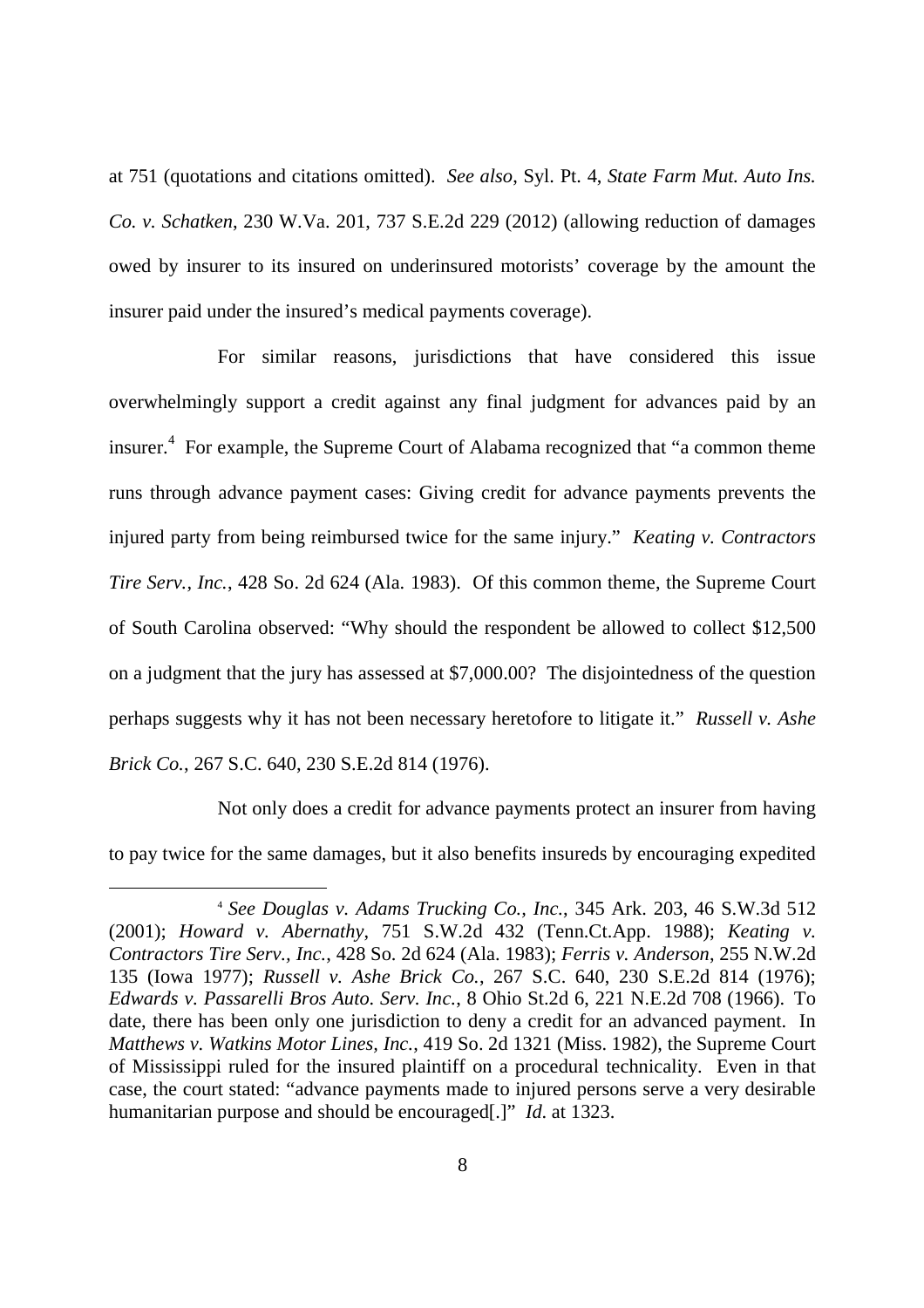payment without resort to trial. As the Supreme Court of Iowa has noted: "there are good reasons to support the advance payment concept, not the least of which is the plain economic need of a severely injured person and the delays of our court system." *Ferris v. Anderson*, 255 N.W.2d 135, 138 (Iowa 1977). Likewise, commentators have remarked that advance payments:

> [H]ave been designed to avoid criticisms which have been leveled at the liability insurance system on the ground that the injured party is normally in no financial position to await the outcome of a trial which might be long delayed and that therefore liability insurers are in a position to exert leverage in forcing a settlement more favorable than might otherwise be available because of the pressure of the injured party's financial necessities.

 W. E. Shipley, *Effect of Advance Payment by Tortfeasor's Liability Insurer to Injured Claimant*, 25 A.L.R.3d 1091 (1966).

 We are compelled by this rationale to follow our sister jurisdictions in recognizing a credit for advance payments. Therefore, we hold that when an insurer makes an advance payment to a tort-claimant upon condition that the advance payment will be credited against a future judgment or determination of damages, the damages recovered by the claimant on a subsequent judgment shall be reduced by the amount of the advance payment.<sup>5</sup>

<sup>&</sup>lt;sup>5</sup> Conversely, "If the amount of the advance payment . . . exceeds the subsequent judgment rendered, the judgment is deemed satisfied. This is in keeping with the rule that a judgment holder is entitled to only one satisfaction of the claim." 47 AM. JUR. 2d *Judgments* § 822 (2015) (footnotes omitted).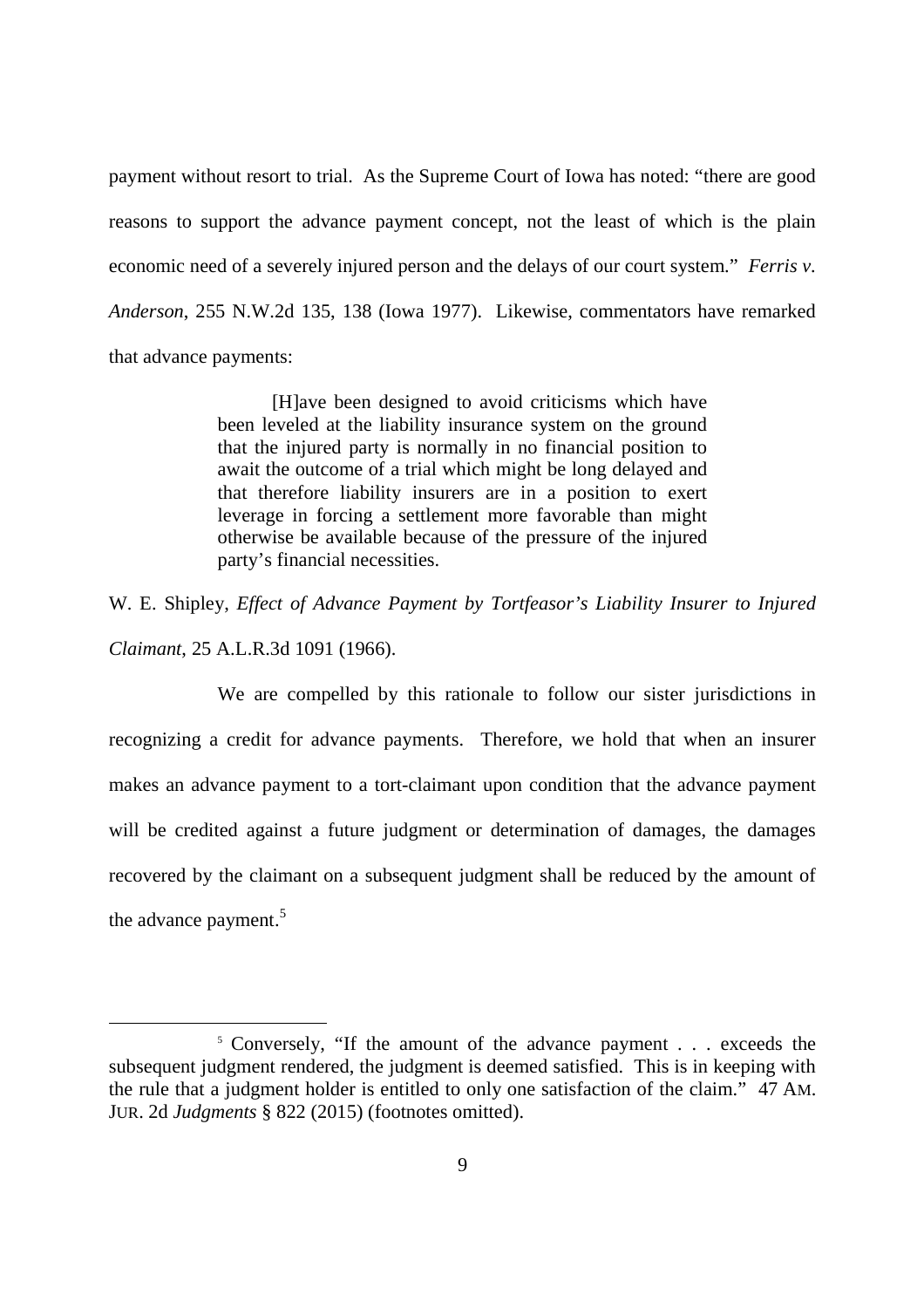The circuit court found that State Farm's advance payment was a "gift," or a "gratuitous offer." This conclusion "strikes us wrong with the 'force of a five-week- old, unrefrigerated dead fish.'" *Brown v. Gobble*, 196 W.Va. 559, 563, 474 S.E.2d 489, 493 (1996) (quoting *United States v. Markling*, 7 F.3d 1309, 1319 (7th Cir. 1993)).

 The letter accompanying the \$30,628.15 advance payment clearly stated: "This payment will also be credited against any final determination of damages." This statement is self-explanatory. It was abundantly clear that State Farm was paying an advance against any future judgment from this case. Without question, Ms. Pak accepted the payment under that condition.<sup>6</sup> State Farm's advance payment was not a "gift." Therefore, the circuit court clearly erred by failing to reduce the jury's verdict by the \$30,628.15 advance payment when it calculated the final judgment.<sup>7</sup>

<sup>&</sup>lt;sup>6</sup> Ms. Pak is a Korean immigrant with limited English-speaking skills. If a language barrier kept her from understanding State Farm's letter, it would have been incumbent on her lawyer to adequately explain its meaning.

<sup>&</sup>lt;sup>7</sup> Ms. Pak argues that State Farm may not prevail on the advance payment issue because it was raised after the September 2013 trial. A motion to alter or amend judgment "is not a vehicle for a party to . . . advance arguments that could and should have been presented to the trial court prior to judgment." *Corp. of Harpers Ferry v. Taylor*, 227 W.Va. 501, 506, 711 S.E.2d 571, 576 (2011) (quoting FRANKLIN D. CLECKLEY, ROBIN JEAN DAVIS & LOUIS J. PALMER, JR., LITIGATION HANDBOOK ON WEST VIRGINIA RULES OF CIVIL PROCEDURE §59(e) at 1179 (3d ed. 2008)). Thus, a motion to alter or amend judgment is not appropriate for asserting a new legal theory.

 However, State Farm first raised the advance payment issue in its objections to Ms. Pak's proposed final order, not in a motion to alter or amend judgment. State Farm filed its objections in November 2013, well before the circuit court's judgment entered on October 3, 2014, or its amended judgment entered on December 4, 2014. 2014. 10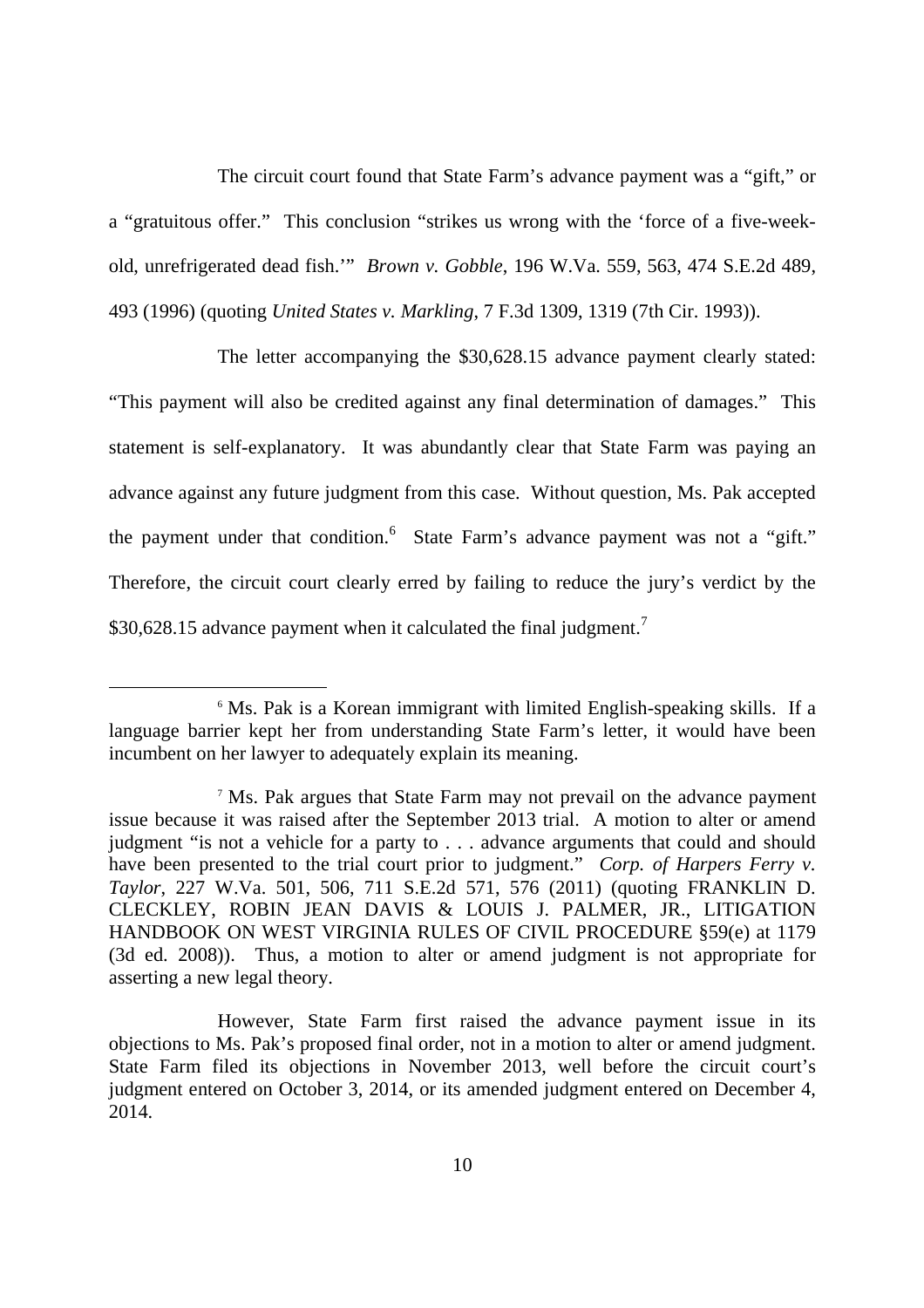### *B. Credit for State Farm's Advance Payment and Prejudgment Interest*

 State Farm also argues that the circuit court's failure to deduct its \$30,628.15 advance payment caused error in calculating prejudgment interest. It further contends that prejudgment interest is properly calculated *after* deducting all credits, payments, and set-offs. Because judgment against State Farm should have been for \$30,628.15 less, so should the amount on which it pays prejudgment interest.

 We have held: "payment of prejudgment interest shall be on the special damages portions of *judgments* or *decrees* for the payment of money, *not on verdicts*."  *State Farm Mut. Auto. Ins. Co. v. Rutherford*, 229 W.Va. 73, 78, 726 S.E.2d 41, 46 (2011) (emphasis added). Generally, a circuit court must deduct all proper credits, payments, and set-offs before calculating prejudgment interest. *Dan Ryan Builders, Inc. v. Crystal Ridge Dev., Inc.*, No. 1:09 CV 161, 2013 WL 5352844 (N.D. W.Va. 2014) (applying West Virginia law). For example, in *Rutherford*, the plaintiff received \$130,000.00 in pre-trial settlements before gaining a \$175,000.00 jury verdict. We found that "the circuit court should have deducted \$130,000.00 from \$175,000.00 and then calculated prejudgment interest on the special damages portion of the remaining amount of \$45,000.00." *Rutherford*, 229 W.Va. at 79, 726 S.E.2d at 47.

 Finally, Ms. Pak filed her proposed final order after the September 2013 jury trial. *Passarelli*, 8 Ohio St.2d at 8-9, 221 N.E.2d at 710-711 (Defendant insurer could request credit for advance payment after trial because it was not until then that right to receive credit came into existence.). Accordingly, State Farm had nothing to object to until that time. See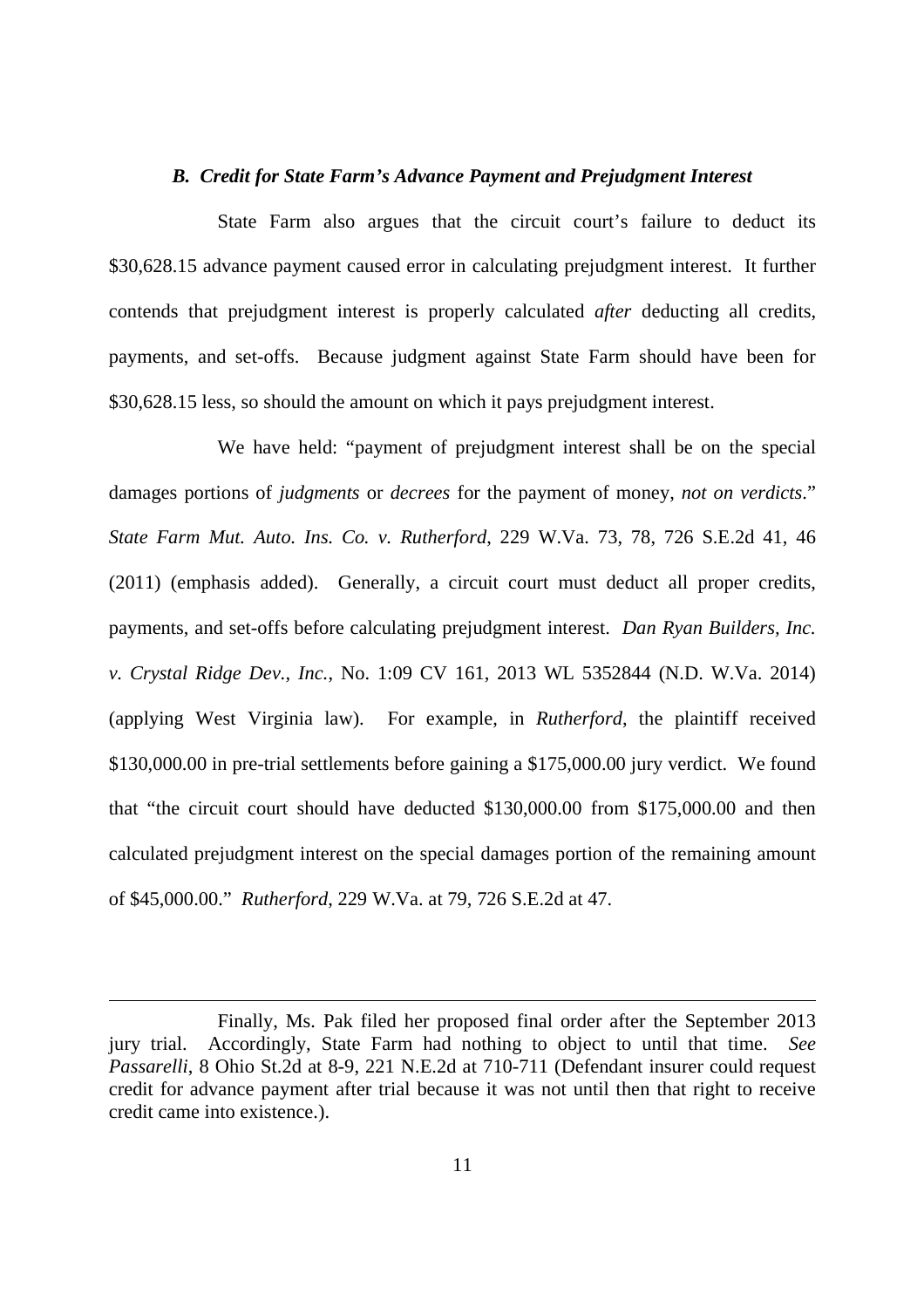After deducting all proper credits, payments, and set-offs, the circuit court then determines "the special damages portion of the remaining amount." *See, e.g.*, *Small v. Jack B. Kelly*, No. 1:10 CV 121, 2012 WL 4056745 (N.D. W.Va. 2012) (applying West Virginia law).

 We agree with State Farm that the circuit court was required to deduct State Farm's \$30,628.15 advance payment from Ms. Pak's verdict and then calculate prejudgment interest on the special damages portion of the remaining amount. The circuit court erred in failing to do so.

### *C. Prejudgment Interest on "Loss of Household Services."*

 The circuit court also found that Ms. Pak was entitled to prejudgment interest under West Virginia Code § 56-6-31 [2006] for "past loss of household services."8 We have held: "prejudgment interest under *W.Va. Code*, 56-6-31 [1981] is to

<sup>&</sup>lt;sup>8</sup> State Farm does not appeal the trial court allowing an expert to testify as to the value of the housework she was unable to perform due to the wreck. Ms. Pak did not incur expense in obtaining help with her housework, and there is no evidence that anyone gratuitously performed housework for her or that another person was damaged as a result of the loss of her household services. *See Kretzer v. Moses Pontiac Sales, Inc*., 157 W.Va. 600, 201 S.E.2d 275 (1973); *Kenney v. Liston*, 233 W.Va. 620, 760 S.E.2d 434 (2014). *But see, Johnson v. Buckley*, No. 11-0060, 2011 WL 8199962 (W.Va. 2011).

 In the author's opinion, a plaintiff's mere loss of the ability to do housework is a customary activity, and is not subject to economic calculation. We have held that "The loss of customary activities constitutes the loss of enjoyment of life."  *Flannery v. U.S.*, 171 W.Va. 27, 30, 297 S.E.2d 433, 436 (1982). "The loss of enjoyment of life resulting from a permanent injury is part of the general measure of damages flowing from the permanent injury and is not subject to an economic calculation." Syl. Pt. 4, *Wilt v. Buracker*, 191 W.Va. 39, 443 S.E.2d 196 (1993). *See also Liston v. Univ. of W. Va. Bd. of Trustees*, 190 W.Va. 410, 415, 438 S.E.2d 590, 595 (1993) (Trial court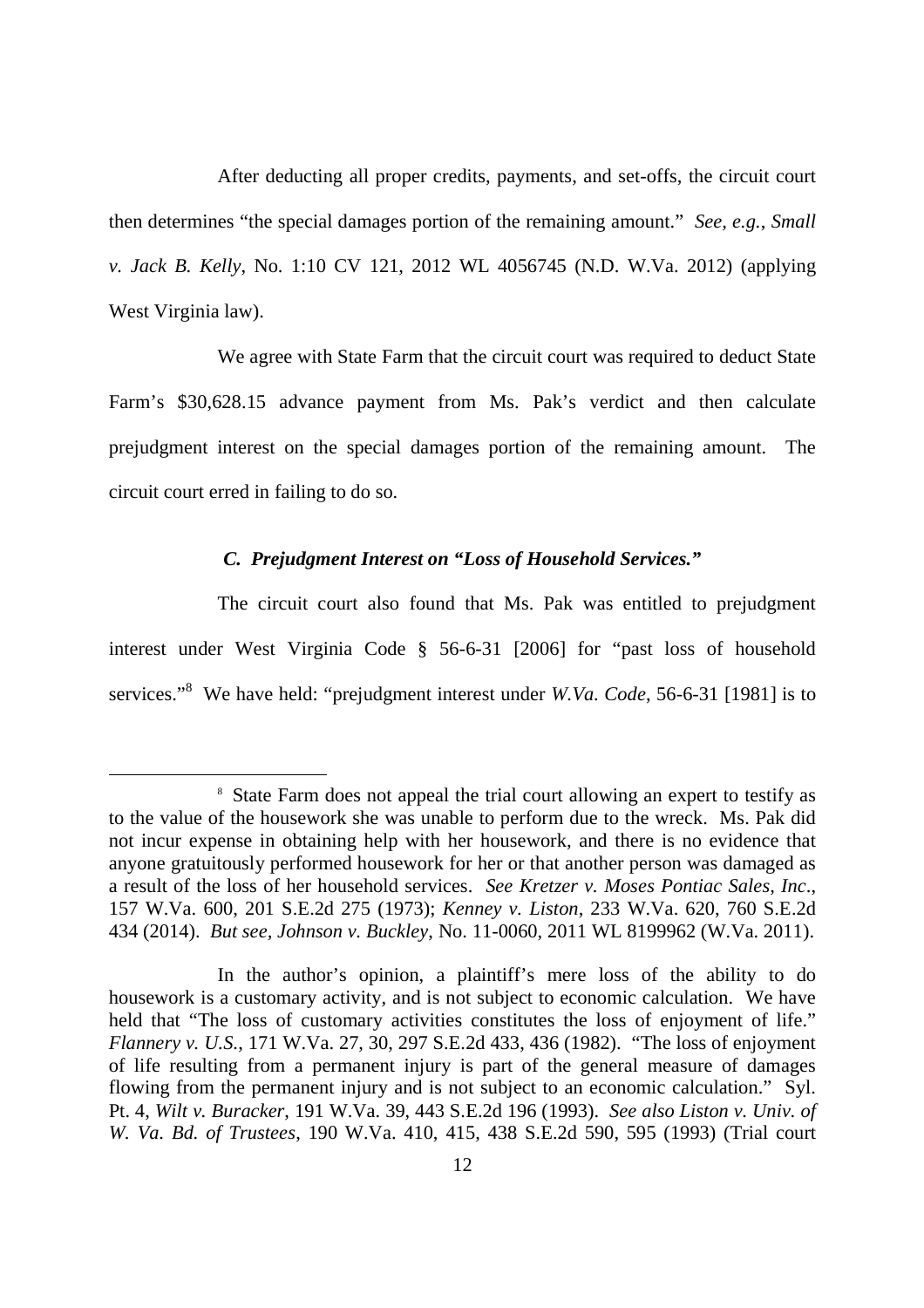be recovered only on special or liquidated damages[.]" *Grove v. Myers*, 181 W.Va. 342, 348, 382 S.E.2d 536, 542 (1989). "[G]eneral damages, such as pain and suffering, [are] not subject to prejudgment interest." *Id*., 181 W.Va. at 349, 382 S.E.2d at 543. Because Ms. Pak's loss of household services were not liquidated damages, the issue becomes whether Ms. Pak's loss of household services are "special damages" as defined by West Virginia Code § 56-6-31.

 West Virginia Code § 56-6-31 defines special damages as "lost wages and income, medical expenses, damages to tangible personal property and similar out-of- pocket expenditures, as determined by the court." The circuit court found that Ms. Pak's loss of household services constituted an "out-of-pocket expenditure" even though she did not hire anyone to help her with household chores, expend any money for household services, or incur an obligation to pay for assistance with housework. Rather, her chores were neglected during this time. State Farm argues that, under the plain language of West Virginia Code § 56-6-31, Ms. Pak's loss of household services were not a "similar out-of-pocket expenditure" because she did not pay, or incur an obligation to pay, for household services.

 We have held that actual "[e]xpenditures for household services are included within the phrase 'similar out-of-pocket expenditures' used in W.Va. Code, 56 6-31 (1981), and prejudgment interest may be awarded under that section." Syl. Pt. 8, Wilt v. Buracker, 191 W.Va. 39, 443 S.E.2d 196 (1993). We further explained that these

 erred when it admitted an expert's economic calculations concerning plaintiff's damages for loss of enjoyment of life.).